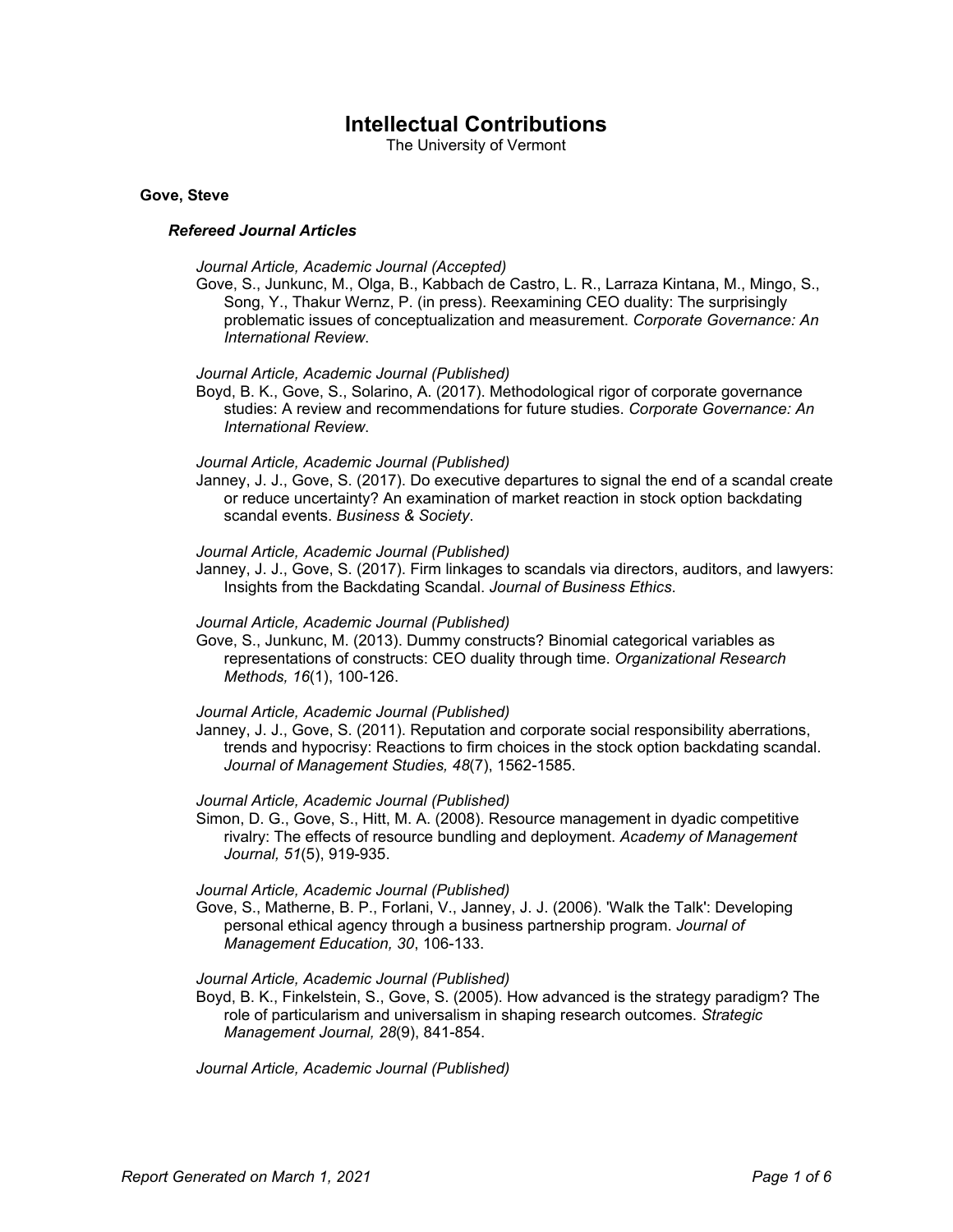Boyd, B. K., Gove, S., Hitt, M. A. (2005). Consequences of measurement problems in strategy research: The case of Amihud and Lev. *Strategic Management Journal, 26*(4), 367-375.

*Journal Article, Academic Journal (Published)*

Boyd, B. K., Gove, S., Hitt, M. A. (2005). Construct measurement in strategy research: Reality or illusion? *Strategic Management Journal, 26*(3), 239-257.

*Journal Article, Academic Journal (Published)*

Gove, S., Clark, M. A., Boyd, B. K. (2005). Experiencing strategy: A multi-exercise program. *Journal of the Academy of Business Education, 6*(2), 90-110.

# *Journal Article, Academic Journal (Published)*

Cardy, R. L., Gove, S., DeMatteo, J. (2001). Dynamic and customer oriented workplaces: Implications for HRM research and practice. *Journal of Quality Management, 5*(2), 159- 186.

# *Book Chapters*

*Book, Chapter in Textbook-Revised (Accepted)*

Gove, S. (2020). Case study: The Movie Exhibition Industry 2019. *Case study published in strategic management textbooks*.

*Book, Chapter in Textbook-Revised (Published)*

- Gove, S. (2019). Case study: The Movie Exhibition Industry: 2018 & Beyond. *Case study published in Strategic Management textbook*.
- *Book, Chapter in Textbook-Revised (Published)*
- Gove, S. Case study: The Movie Exhibition Industry: 2017. *Case study published in Strategic Management textbooks*.

# *Book, Chapter in Scholarly Book-New (Published)*

Janney, J. J., Gove, S. (2015). When endorsements sour: The negative effect of nascent firm board linkages with failed firms. In A. Rahim (Ed.), *Current Topics in Management* (vol. 17, pp. 43-65). Current Topics in Management.

# *Book, Chapter in Scholarly Book-New (Published)*

Gove, S. (2012). Increasing student engagement using client-based peer assessment in multi-role, whole-enterprise simulations. In Wankel, C. & Blessinger, P. (Ed.), *Increasing Student Engagement and Retention Using Immersive Interfaces: Virtual Worlds, Gaming, and Simulation (Cutting-edge Technologies in Higher Education, volume 6C)* (pp. 97-130). Emerald Publishing Group Limited.

# *Book, Chapter in Textbook-New (Published)*

Gove, S., Matherne, B. P. (2009). Case: A Horror Show at the Cinemaplex? *Case study published in 2 textbooks (see "abstract")*.

# *Book, Chapter in Textbook-Revised (Published)*

Gove, S., Hitt, M. A., Ireland, R. D., Hoskisson, R. E. (2008). Test Bank. *Strategic Management: Competitiveness and Globalization* (8th ed.). South-Western College Publishing.

## *Book, Chapter in Scholarly Book-New (Published)*

Boyd, B. K., Gove, S. (2006). Managerial constraint: The intersection between organizational task environment and discretion. In D. Ketchen and D. Bergh (Eds.) (Ed.), *Research Methodology in Strategy and Management* (vol. III, pp. 57-96). Elsevier.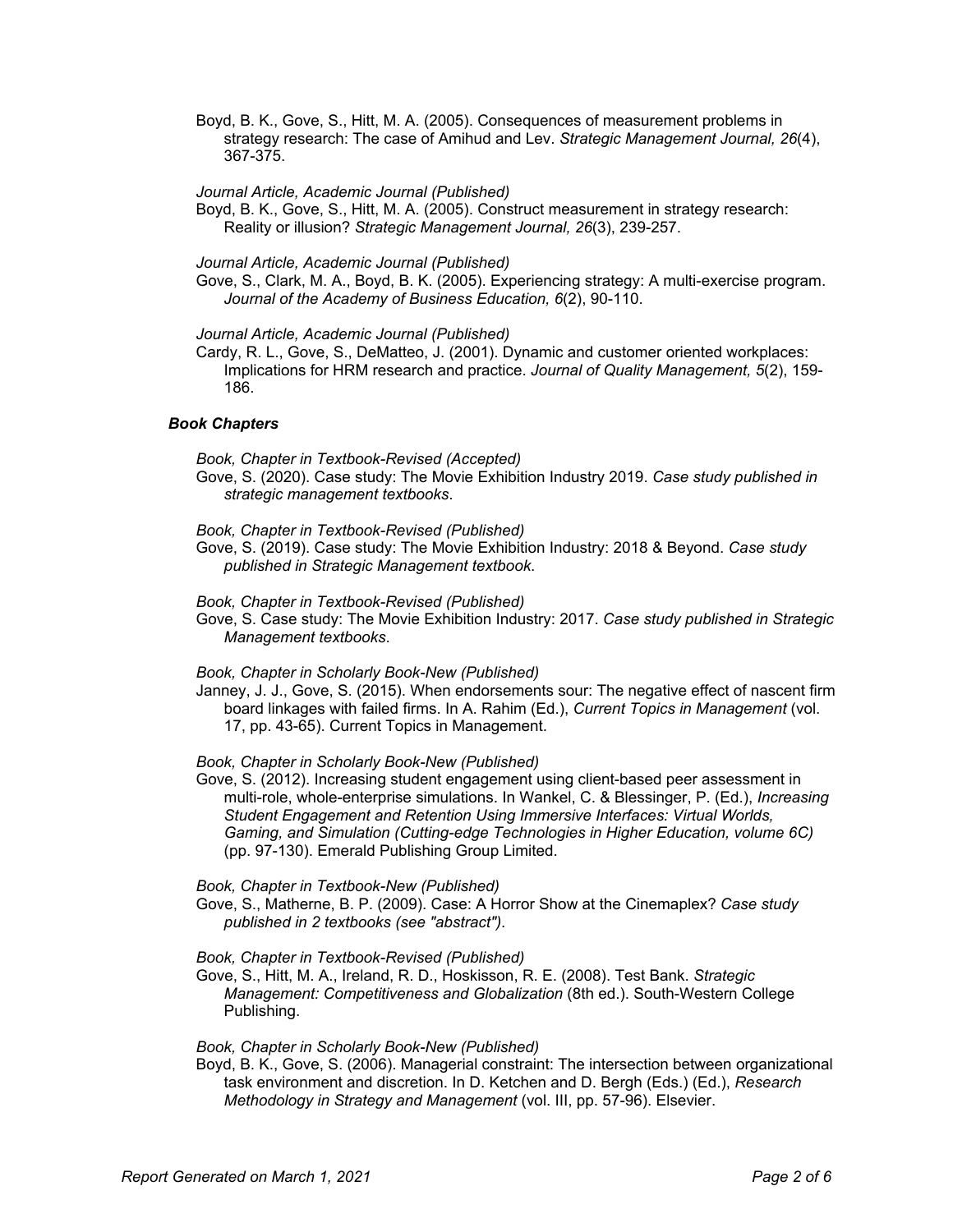# *Conference Proceedings*

#### *Conference Proceeding (Published)*

Gove, S., Janney, J. J., Matherne, B. M. (2014). *An assessment of the integration of entrepreneurship via strategic management textbooks*. Philadelphia, Pennsylvania: Best Paper Proceedings of the 2014 Annual Meeting of the Academy of Management.

#### *Conference Proceeding (Published)*

Janney, J. J., Gove, S. (2014). *Director and professional service firm networks in scandals: Insights from stock option backdating*. Vancouver, British Columbia: Best Paper Proceedings of the 2015 Annual Meeting of the Academy of Management.

## *Conference Proceeding (Published)*

Janney, J. J., Gove, S. (2014). *Cursed be the ties that bind? Market reactions to director linkages of bankrupt firms: Issues for nascent firms to consider*. Proceedings of the United States Association for Small Business and Entrepreneurship (USASBE).

## *Conference Proceeding (Published)*

Janney, J. J., Gove, S., Matherne, B. P. (2012). *An author affiliation index (AAI) for emerging academic domains: Assessing entrepreneurship journals* (pp. 736-754). New Orleans, Louisiana: Proceedings of the United States Association for Small Business and Entrepreneurship (USASBE),.

## *Conference Proceeding (Published)*

Janney, J. J., Gove, S., Matherne, B. P. (2012). *An author affiliation index (AAI) for emerging academic domains*. Proceedings of the United States Association for Small Business and Entrepreneurship (USASBE).

## *Conference Proceeding (Published)*

Janney, J. J., Gove, S. (2009). *Pushed or jumped? Market reactions to voluntary versus involuntary disclosure in the stock-option backdating scandal*. Chicago, Illinois: Best Paper Proceedings of the 2009 Annual Meeting of the Academy of Management.

#### *Conference Proceeding (Published)*

Matherne, B. E., Janney, J. J., Gove, S. (2004). In W. D. Bygrave (Ed.), *Sharing the wealth or increasing the risks: Syndication and escalation of commitment* (pp. 723). Frontiers of Entrepreneurship.

## *Conference Proceeding (Published)*

Janney, J. J., Matherne, B., Gove, S. (2003). *More than money matters: The disclosure puzzle*. Wellesley, Massachusetts: 2003 Babson-College Kauffman Foundation Entrepreneurship Research Conference.

#### *Conference Proceeding (Published)*

Boyd, B. K., Gove, S. (2000). *Board audit committees: Determinants and consequences* (pp. 44-48). San Antonio, Texas: Proceedings of the Southwest Academy of Management Annual Conference.

## *Conference Proceeding (Published)*

Gove, S., Larraza, M., Boyd, B. K. (2000). *Reanalysis of Finkelstein's (1992) power construct* (pp. 77-81). San Antonio, Tennessee: Proceedings of the Southwest Academy of Management Annual Conference.

*Conference Proceeding (Published)*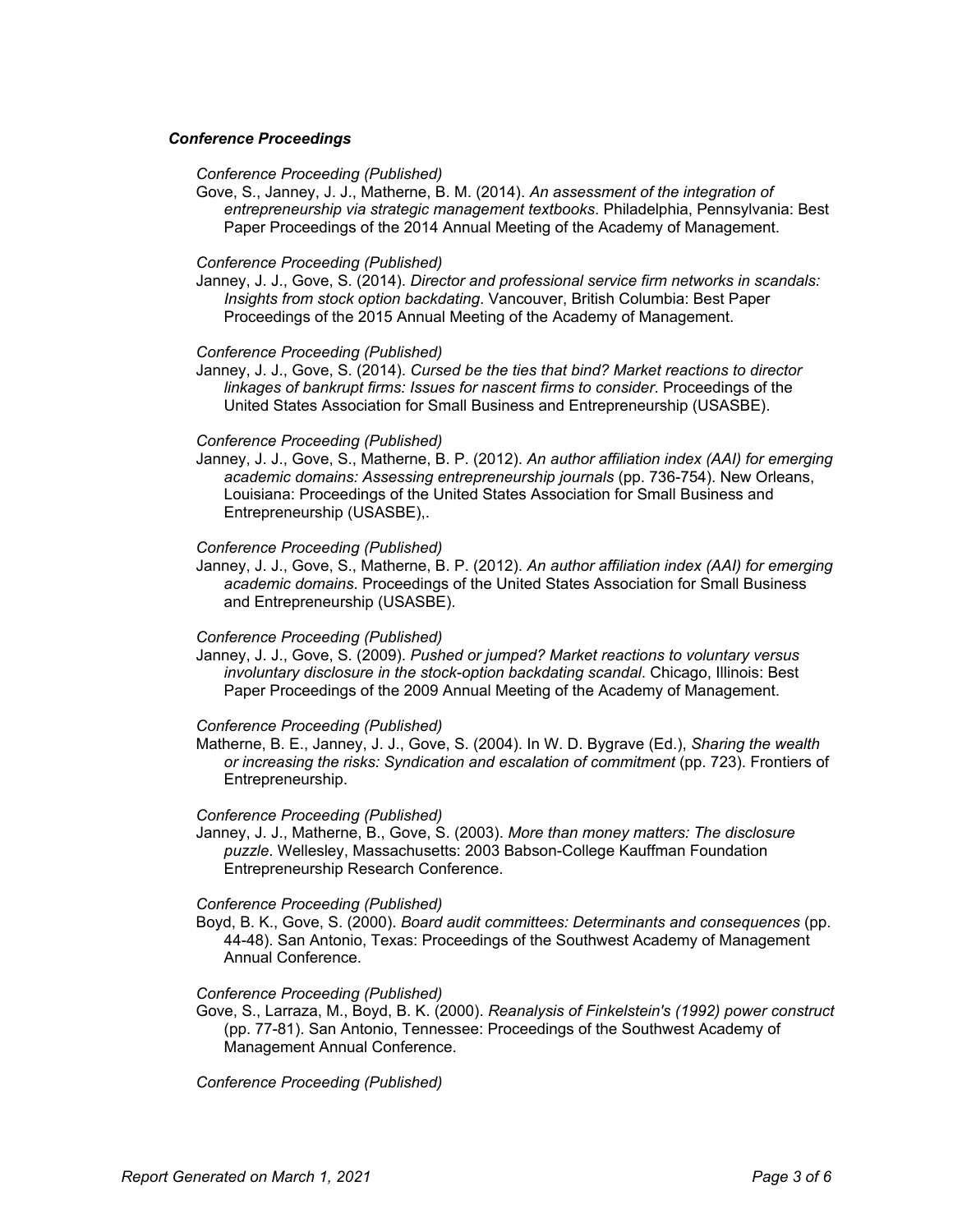Gove, S., Clark, M. A., Boyd, B. K. (1999). Moving metaphors: Recipes for teaching management via experiential exercises. *Best Paper Proceedings of the Annual Meeting of the Academy of Management*. Chicago, Illinois: Academy of Management.

## *Conference Proceeding (Published)*

Gove, S., Boyd, B. K. (1998). *Nucor Corp. and the U.S. Steel Industry* (pp. 28). Durham, New Hampshire: Proceedings of the North American Case Research Association Annual Meeting 12.

# *Other Intellectual Contributions*

*Written Case with Instructional Material (Accepted)*

Gove, S., Matherne, B. P. (2016). Case study: The Movie Exhibition Industry: 2015. *Case study appearing in Strategic Management textbooks*.

# *Translation or Transcription (Accepted)*

Gove, S. (2004). *Reversing a performance slide: When do cutting costs or dumping assets help firms most?* (3rd ed., vol. 18, pp. 160-161). Academy of Management Executive.

# *Book Review (Published)*

Gove, S. (2020). *Review of CEO Leadership: Navigating the New Era in Corporate Governance by Cole, Thomas A., 2019; Chicago: University of Chicago Press, 264 pages, ISBN 9780226665160. Review published in the June, 2020 (57:10) issue of CHOICE Current Reviews for Academic Libraries.*. CHOICE Current Reviews for Academic Libraries.

## *Book Review (Published)*

Gove, S. (2018). *Review of Bainbridge, S., & Henderson, M., (2018) Outsourcing the Board: How Board Service Providers Can Improve Corporate Governance. Cambridge: Cambridge University Press, 234 pages, ISBN 9781107193697). Review published in the December, 2018 (56:4) issue of CHOICE Current Reviews for Academic Libraries.*. CHOICE Current Reviews for Academic Libraries.

## *Editorial introduction to special issue of a journal (Published)*

Boyd, B. K., Adams, R., Gove, S. (2017). *Research methodology of governance studies: Challenges and opportunities*. Corporate Governance: An International Review.

*Book Review (Published)*

Gove, S. *Review of Knaflic, C.N. (2015) Storytelling with data: A data visualization guide for business professionals. Wiley, 2015. 267p.*. CHOICE Current Reviews for Academic Libraries.

# *Book Review (Published)*

Gove, S. (2015). *Review of Eric Schmidt & Jonathan Rosenberg (with Alan Eagle) (2014) Google: How Google Works. Grand Central Publishing, 286 pages, ISBN 9781455582341*. CHOICE Current Reviews for Academic Libraries.

## *Book Review (Published)*

Gove, S. (2014). *Review of Bilton, C. & Cummings, S. (2014) Handbook of Management and Creativity. Edward Elgar Publishing, 403 pages, ISBN 9781781000892).*. CHOICE Current Reviews for Academic Libraries.

## *Written Case with Instructional Material (Published)*

Matherne, B. P., Gove, S., Thornblad, D. (2014). Case study: The Movie Exhibition Industry: 2013. *Case study published in several textbook (see details under "abstract")*.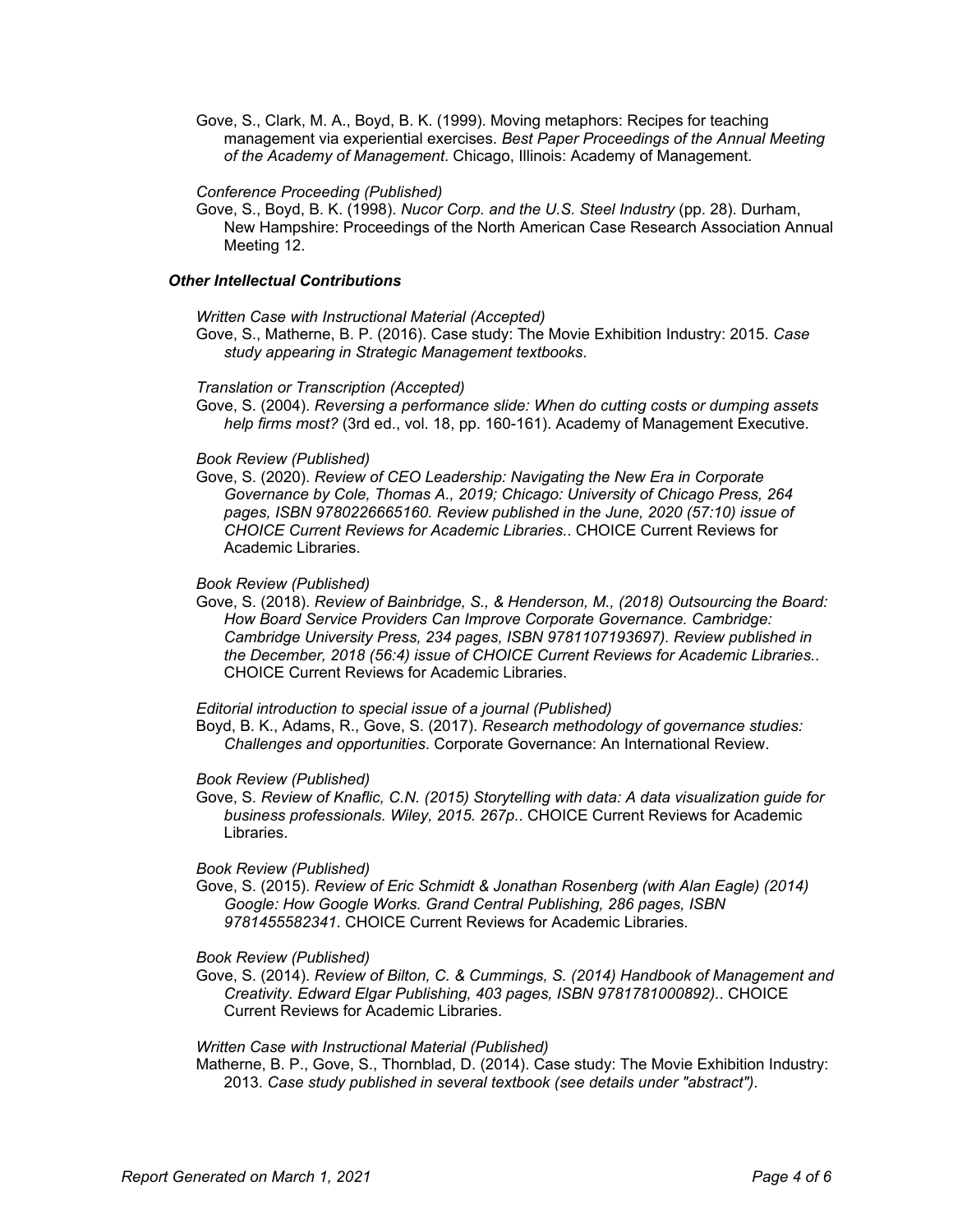*Book Review (Published)*

Gove, S. (2014). *Review of Wright, M., Siegel, D.S., Keasey, K., and Filatotchev, I. (2013) The Oxford Handbook of Corporate Governance*. CHOICE Current Reviews for Academic Libraries.

#### *Book Review (Published)*

Gove, S. (2013). *Review of Frederickson, W. C. (2012). Natural corporate management: From the big bang to Wall Street*. CHOICE Current Reviews for Academic Libraries.

#### *Book Review (Published)*

Gove, S. (2012). *Review of Stanton, T. H. (2012). Why some firms thrive while others fail*. Oxford: CHOICE Current Reviews for Academic Libraries.

#### *Written Case with Instructional Material (Published)*

Gove, S., Matherne, B. P., Thornblad, D. (2012). The Movie Exhibition Industry: 2011. *Case study publsihed in 6 books (See abstract for full listing)*.

#### *Book Review (Published)*

Gove, S. (2012). Review of Hess, E. D. (2012). Grow to Greatness: Smart Growth for Entrepreneurial Businesses. *CHOICE Current Reviews for Academic Libraries*. Stanford, California: CHOICE Current Reviews for Academic Libraries.

#### *Book Review (Published)*

Gove, S. (2010). *Review of Zook, Chris with Allen, James (2010). Profit from the Core: A Return to Growth in Turbulent Times* (pp. 178). Boston, Massachusetts: CHOICE Current Reviews for Academic Libraries.

## *Book Review (Published)*

Gove, S. (2010). *Review of Roche, Olivier P. (2009) Corporate Governance and Organizational Life Cycle: The Changing Role and Composition of the Board of Directors* (5th ed., vol. 18, pp. 491-492). Amherst, New York: Corporate Governance: An International Review.

#### *Book Review (Published)*

Gove, S. (2010). Review of Chew, D. H. and S. L. Gillan (Eds.) (2009). U.S. Corporate Governance. *CHOICE Current Reviews for Academic Libraries*. New York, New York: CHOICE Current Reviews for Academic Libraries.

## *Book Review (Published)*

Gove, S. (2009). Review of Corporate Governance: Promises Kept, Promises Broken by Jonathan Macey. *CHOICE Current Reviews for Academic Libraries*.

#### *Written Case with Instructional Material (Published)*

Gove, S. (2008). Case: Governing the House of the Mouse: Corporate Governance at Disney, 1984 – 2006. *Hitt, M.A., Ireland, R.D. and Hoskisson, R.E. (2008) Strategic Management: Competitiveness and Globalization* (pp. C99-C121). South-Western College Publishing.

#### *Book Review (Published)*

Gove, S. (2008). *Review of Teaching Management: A Field Guide for Professors, Consultants, and Corporate Trainers by James G. S. Clawson and Mark E. Haskins* (4th ed., vol. 7, pp. 590-592). Academy of Management Learning and Education.

## *Book Review (Published)*

Gove, S. (2008). Review of Rules to Break & Laws to Follow by Don Peppers & Martha Rogers. *CHOICE Current Reviews for Academic Libraries*.